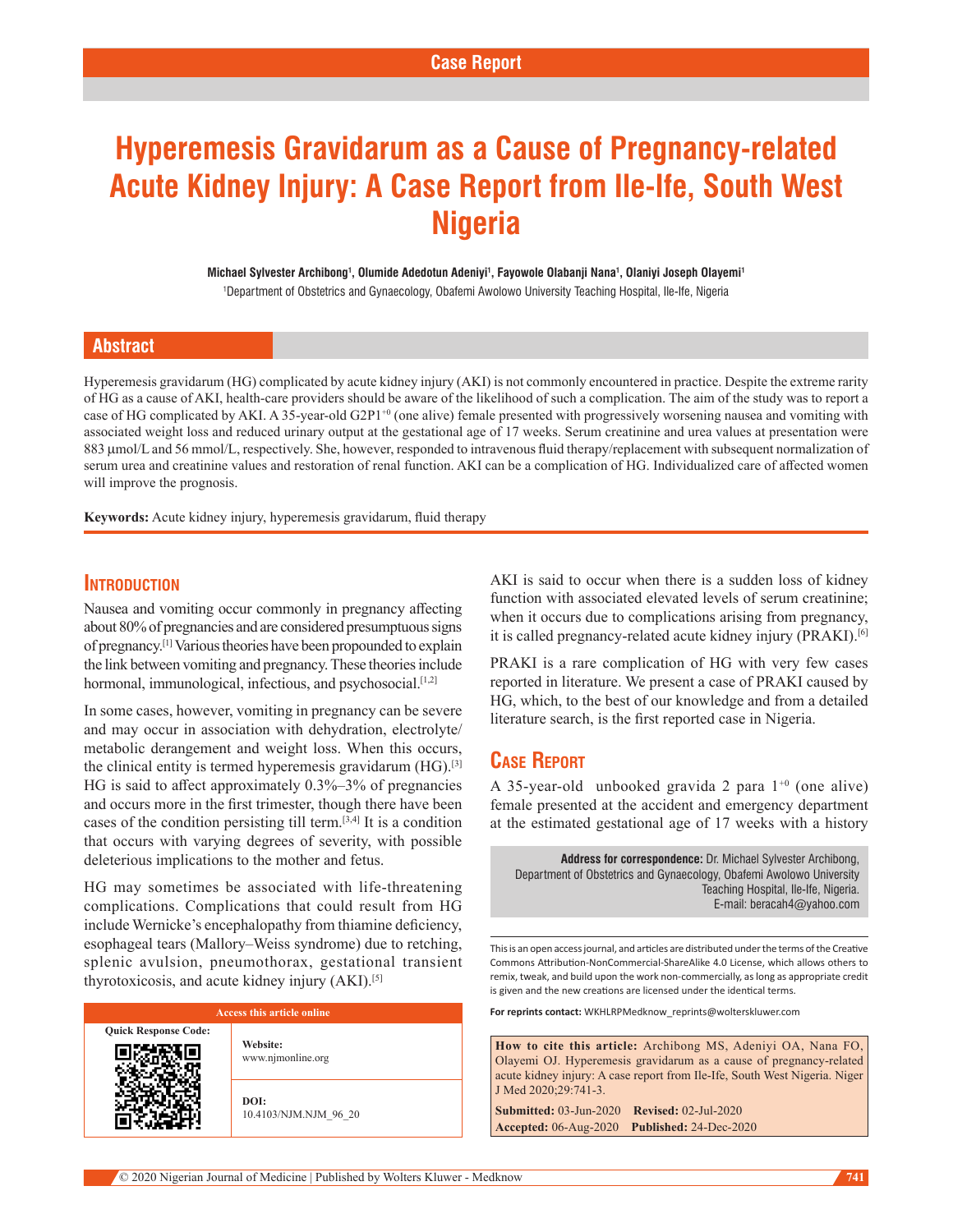of persistent vomiting. Vomiting started at about 8 weeks of pregnancy. However, about 4 weeks prior to presentation, it had progressively worsened with associated weight loss. There was an associated decrease in urinary output over the past week, and she was also noticed to be talking irrationally about 5 days prior to presentation.

She was not a known hypertensive, diabetic, or chronic kidney disease patient; she was not a known psychiatric patient. Her previous pregnancy was uneventful with no similar illness.

General physical examination revealed a woman who was conscious but restless, pale, anicteric, dehydrated, afebrile, and without pedal edema.

She weighed 75 kg. Her pulse rate was 114 beats per minute, blood pressure was 90/60 mmHg, respiratory rate was 24 cycles per minute, and her temperature was 37.2° C.

Her serum electrolytes at presentation were deranged with sodium - 129 mmol/L (normal range,  $135-150$  mmol/L), potassium ‑ 2.7 mmol/L (normal range, 3–5 mmol/L), creatinine - 883 µmol/l (normal range, 50–132 µmol/L), urea ‑ 56 mmol/L (normal range, 2.5–5.8 mmol/L), and bicarbonate ‑ 28 mmol/L (normal range, 20–30 mmol/L). Her complete blood count revealed a packed cell volume of 30%, white blood cell count of 12,400 cells/mm<sup>3</sup>, and platelets of 216,000 cells/mm3 ; clotting profile was normal. She was also negative for HIV I and II and hepatitis B surface antigen. Urinalysis was positive for ketones, but negative for protein and leukocyte esterase. An abdominopelvic ultrasound scan revealed a nonviable fetus at 17 weeks of gestation with no obvious fetal anomaly; the kidneys, liver, and spleen had a normal sonographic appearance. A diagnosis of HG complicated by AKI with fetal demise was made.

Nephrologists were invited to co-manage the patient. A urethral catheter was inserted to monitor the urine output, and she was commenced on intravenous fluid therapy with antiemetics (intravenous metoclopramide 10 mg 12 h for 72 h). She was placed on 1 L of 0.9% normal saline over 30 min initially and then 1 L of normal saline to alternate with 1 L Ringer's lactate 6 h. She initially had oliguria (producing only 70 ml of urine over the first 6 h); however, with the continuation of intravenous fluid, there was an improvement in the urine output. The missed abortion was managed with prostaglandin 5 days into admission due to a delay in the patient giving her consent and she subsequently expelled an abortus that weighed 350 gm. Serial measurements of serum electrolytes on the 3rd,  $5<sup>th</sup>$ ,  $8<sup>th</sup>$ ,  $14<sup>th</sup>$  and  $18<sup>th</sup>$  day into admission respectively revealed a progressive reduction in urea and creatinine levels as depicted in Table 1. Her clinical condition improved remarkably and she was subsequently discharged in stable condition.

#### **Discussion**

PRAKI is a rare complication of HG and may occur due to hypovolemia from excessive vomiting and associated poor

| Table 1: Serial measurements of urea and creatinine |                            |                        |
|-----------------------------------------------------|----------------------------|------------------------|
| Day                                                 | Creatinine ( $\mu$ mol/L*) | Urea (mmol/ $L^{**}$ ) |
|                                                     | 883                        | 56.0                   |
| $\mathcal{R}$                                       | 453                        | 65.5                   |
|                                                     | 185                        | 43.2                   |
| 8                                                   | 123                        | 9.0                    |
| 14                                                  | 88                         | 3.2                    |
| 18                                                  | 56                         | 2.0                    |

\*µmol/L: Micromoles per liter, \*\*mmol/L: Millimoles per liter

intake with resultant hypoperfusion of the kidneys(also known as prerenal AKI).

The management of AKI from hypovolemia could either be conservative with the replacement of fluid, which would lead to the restoration of intravascular volume with adequate renal perfusion or hemodialysis.[6] The patient presented, responded well to appropriate fluid therapy with electrolyte supplementation and did not need hemodialysis. This is similar to a case of HG with AKI reported by Chatwani and Schwartz, [7] who also responded to fluid therapy. However, two other cases reported by Hill *et al*. [8] and Shim *et al*. [9] needed hemodialysis for the restoration of renal function. This was due to the failure of fluid therapy.

Pregnancies complicated by HG have also been shown to be associated with certain pregnancy outcomes such as low birth weight, preterm delivery, and, in some rare cases, termination of pregnancy if all therapies fail.[3,7] There has, however, been no association between HG and congenital anomalies.[10] A plausible explanation for the adverse fetal outcome in the case presented may be as a result of fetal exposure to uremic toxins.

Although AKI is a rare complication of HG, caregivers should preempt it and take necessary measures to prevent its occurrence. When it does occur, management should be tailored to the patient's individual needs.

#### **Financial support and sponsorship** Nil.

# **Conflicts of interest**

There are no conflicts of interest.

#### **References**

- 1. Committee on Practice Bulletins‑Obstetrics. ACOG Practice Bulletin No. 189: Nausea and vomiting of pregnancy. Obstet Gynecol 2018;131:e15‑30.
- 2. London V, Grube S, Sherer DM, Abulafia O. Hyperemesis Gravidarum: A Review of Recent Literature. Pharmacology 2017;100:161-71.
- 3. Royal College of Obstetricians & Gynaecologists. The Management of Nausea and Vomiting of Pregnancy and Hyperemesis Gravidarum. Green Top Guideline No 69; 2016.
- 4. Vinturache A, Popoola J, Watt-Coote I. The changing landscape of acute kidney injury in pregnancy from an obstetrics perspective. J Clin Med 2019;8:1396.
- 5. McCarthy FP, Lutomski JE, Greene RA. Hyperemesis gravidarum: Current perspectives. Int J Womens Health 2014;6:719‑25.
- 6. Awowole IO, Omitinde OS, Arogundade FA, Bola‑Oyebamiji SB, Adeniyi OA. Pregnancy‑related acute kidney injury requiring dialysis as